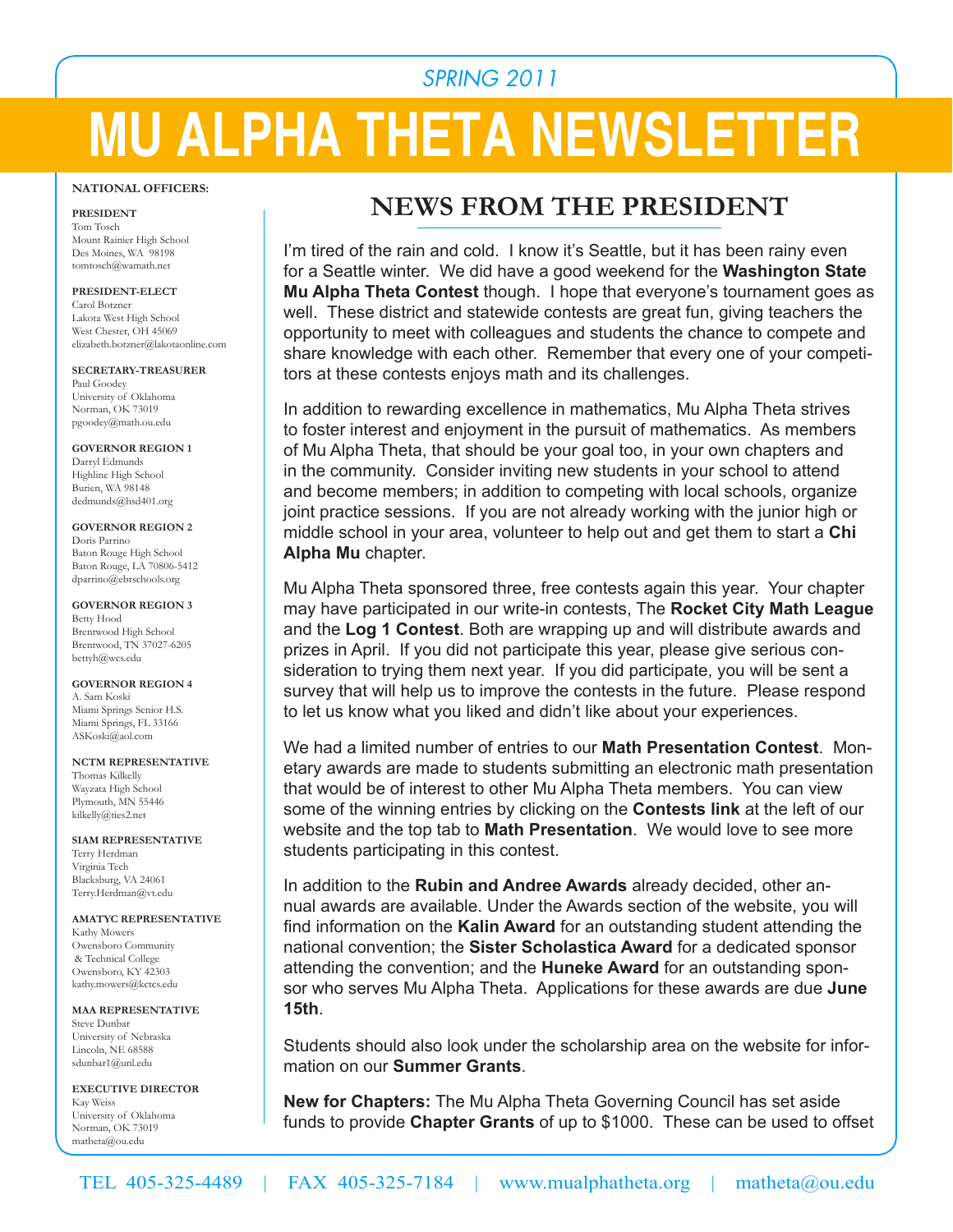# **NEWS FROM THE PRESIDENT continued...**

the cost of your community activities. Whether it is copying costs for tutor/study sessions or awards for a contest; Mu Alpha Theta may have financial help available. See details later in the newsletter.

**Our National Convention this year is from July 17 until July 22 in Dallas-Frisco, Texas**. Early registration, which will save you \$50 per person, must be postmarked by April 1st. Even if you miss this date, regular registration may be postmarked by May 15th. Please try to register early, as that will make sure we have enough space and test copies available. These conventions are a lot of fun and I have never had a student who had a bad time. If your school has never been to the National Convention, I urge you to think about attending especially if you are in the Dallas area. Mu Alpha Theta still has **Convention Grants** available for new schools to bring a sponsor and three students for free.

Also, Texas Instruments will provide a new TI-Nspire CX CAS handheld calculator with student software to each student on the winning Sweepstakes team and a TI-Nspire CX CAS Teacher Bundle for the coaches of the winning team. We are all excited by this added benefit for the top scoring Mu Alpha Theta team attending this summer.

**Next year, we will be electing new members of the Governing Council, specifically Governors from Region 1 and 2 and a President-Elect.** We will be looking for nominations in early Fall. The Council determines a variety of policy issues and ways that the chapters and students can be supported. The summer break is a great time to learn about these national positions and to evaluate if you are available to serve. We would like to get a good cross-section of candidates for these positions. If you are interested in serving or need more information, feel free to contact me or your Regional Governor.

> Tom Tosch Mu Alpha Theta President

#### **Thanks to those who have served Mu Alpha Theta:**

*Retired Sponsors:*

- East Lawrence High School, Trinity, AL: Karen Posey
- Jesuit High School, Tampa, FL: Joe Blanco after 42
- years - Desoto Central High School, Southaven, MS: Vaughan Nichols
- Parkside High School, Salisbury, MD: Erin Legg
- Belleville Township East High School, Belleville, IL: Monica Evans, 6 years
- First Colonial High School, Virginia Beach, VA: Chris Hebert
- J. P. Taravella High School, Coral Springs, FL: Mike Gordon
- Laurel High School, Laurel, MS: Linda Ducker
- MS School for Math & Science, Columbus, MS: Bobby Jarrell
- Cape Coral High School, Cape Coral, FL: James Propert and Charlie Pense
- Stone Bridge High School, Ashburn, VA: Kelly Gresh, 5 years
- Little Rock Central High School, Little Rock, AR: Lenora Murray
- Korea International School, Seongnam-si, Gyeonggi do, Korea: Andrea Osborne
- Dumont High School, Dumont, NJ: Scott Wisniewski
- Bolton High School, Alexandria, LA: Lillian Cutshall
- Parkway Central High School, Chesterfield, MO: Kathy Barohn
- Claremore High School, Claremore, OK: Lynn Steidley

*Deceased Sponsors:* 

- Newman Smith High School, Carrollton, TX: Karen Stone and Eileen Jacobi

## **2011 Dallas National Convention**

We are extremely excited to be the hosts of the 41st annual Mu Alpha Theta National Convention, to be held July 17-22 at the Embassy Suites Hotel, Convention Center, and Spa in Frisco, Texas, just outside of Dallas. We invite you to join us!

We will have interesting Chalk Talk topics with a historical connection to Texas. At least one Topic Ttest is new and the Relay Test shows up again, but with a twist.

There will be a room in the convention center reserved so you can meet and mingle with your friends. Board games, puzzles, scavenger hunts, and other diversions will also be available there to use, if you wish.

In addition, one of Sunday's mixer activities will be offered during free time on some of the following days.

We look forward to seeing y'all in Texas!

Todd Taylor and Bonnie Campbell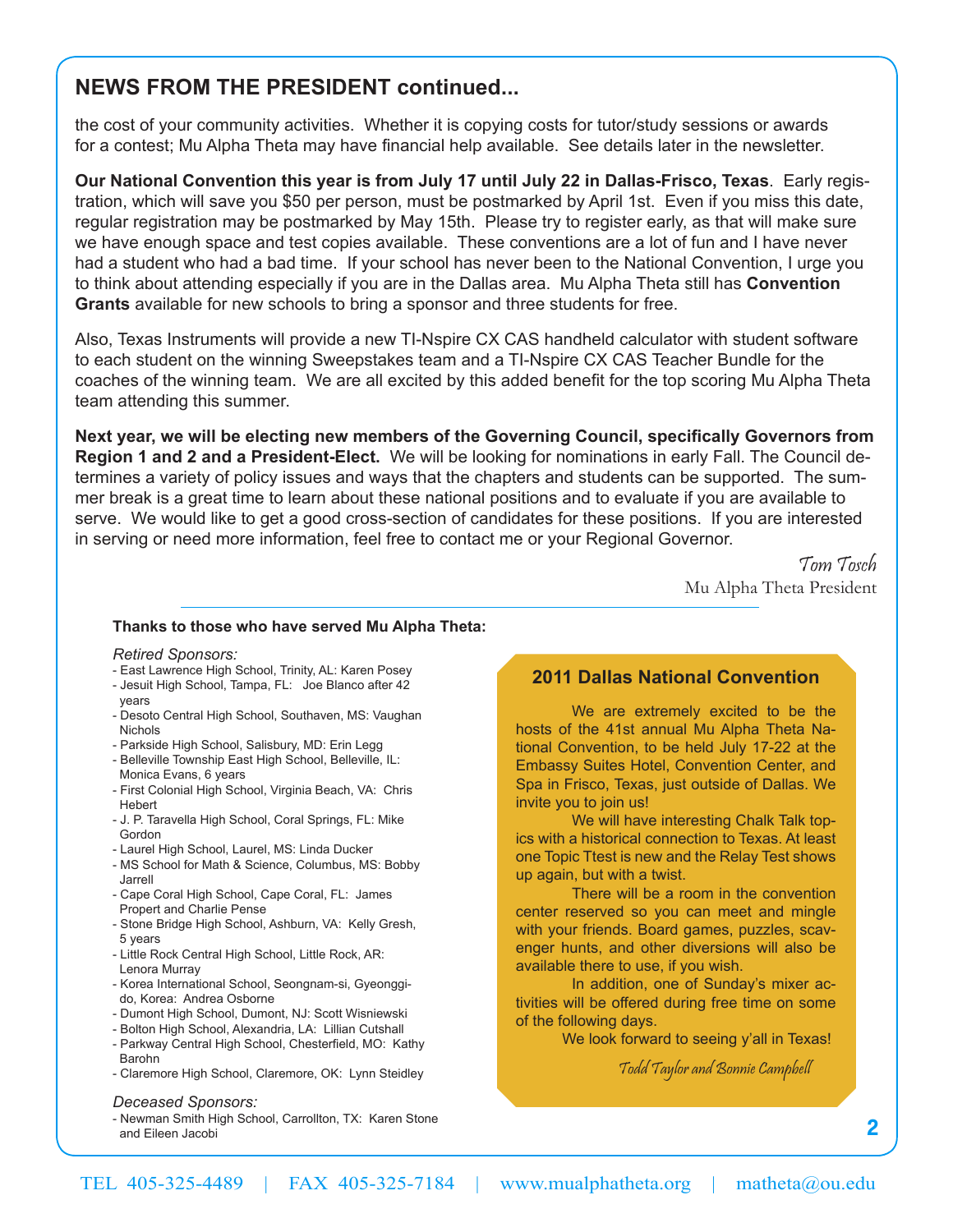*If a chapter would like a free copy of the DVD "Hard Problems," please email Kay Weiss and ask.*

## **NATIONAL OFFICE NEWS from Kay Weiss**

Welcome to Spring. The National Office is getting busier by the minute. Due to staffing problems this winter, this newsletter is going out very late this year. My apologies. Hopefully sponsors and members have been keeping up with things by reading the homepage on our website.

We have new staff this spring to help meet your needs. Angela Steinle, my new Administrative Assistant, may be answering your emails or calls to the office. She has worked for other non-profit organizations. Angela's undergraduate degree was in Political Science and she is a fluent Spanish speaker. She has technical and design skills and is a trained photographer. Cooper Jones is helping out as a student assistant. Cooper has an undergraduate degree in Business Management and is back studying Petroleum Engineering.

Remember you may enter orders 24/7 using the online order system. The office is usually manned from 10:00 am – 6:30 pm Central time, Monday through Friday, but emails are answered on the weekends, when possible.

**A note on postage charges:** Mu Alpha Theta keeps a line item in its budget to pay for shipping. You may note that most orders go out without a postage charge to you. Whether you are asking us to ship 1 lb or 50 lbs, we will pay the shipping, having built in a bit to cover our costs. If you need your order tomorrow, we offer overnight shipping for a set rate of \$25 and two-day Fed Ex for \$15. These are set rates to make things easier; they do not necessarily reflect what we pay. Needless to say, at the end of the year, we hope to cover most of our postage and shipping with our budgeted amount and any extra we might pull in from express shipping – if any extra exists. With postage rates always increasing, we just ask that chapters try to reduce making too many small orders. **If you make three orders for \$25 or under in the same year, we are going to ask for a \$15 Service Fee on your next order.** This goes into the postage budget to help defray the added costs for servicing your school. We accept that one or two students ALWAYS walk into your office a week after you placed your membership order for the semester, and we also hate to see them turned away. The Service Fee will just help us to keep our prices down. I would much rather spend our non-profit money on another scholarship or grant than on postage.

**Please read about our new Chapter Grants now available!** We are hoping to help support chapters so they can provide interesting mathematical experiences for their members and others at their school and in their local community. I hope to have the application up online soon. **The grant is up to a \$1000 per school.** You don't have to request \$1000 to ask for funding. You can reapply in future years for the balance of funds, if the grants are renewed after 2011. The grant will reimburse expenses not covered by other funding. If you charge for an event and ask us for funds for that event, our funding must be for expenses not covered by the money you collected. If you are running a new event, we can help pay for it! If you have run an event for years and reduce the price to participants, we will cover the extra costs you incur. This allows you to offer the event for a lower charge.

Want to do something special with your members? Want that well-known speaker to come to present a talk for your Initiation Ceremony? We will provide funds for this also. Have an idea you want us to help fund? Ask and we can see if we can provide funding!

Remember we have \$20,000 this year budgeted for the grants so you might want to email the National Office to make sure funding is still available before submitting a grant application.

and dinner buffets. You will need to arrive on Monday at the hotel for breakfast between 6:30 – 8 am and plan  $\bf{3}$ <br>to stay through 10:30 pm **New One-Day National Convention Opportunity** – Ever wondered what it is like to attend the National Convention in July? For the first time, we will allow schools to attend for one day, so they can see what the convention is all about. This year the **one-day rate is \$90 per person to attend on Monday, July 18, 2011**. This rate is intended for local schools that do not need to stay at the hotel overnight and will include breakfast, lunch to stay through 10:30 pm.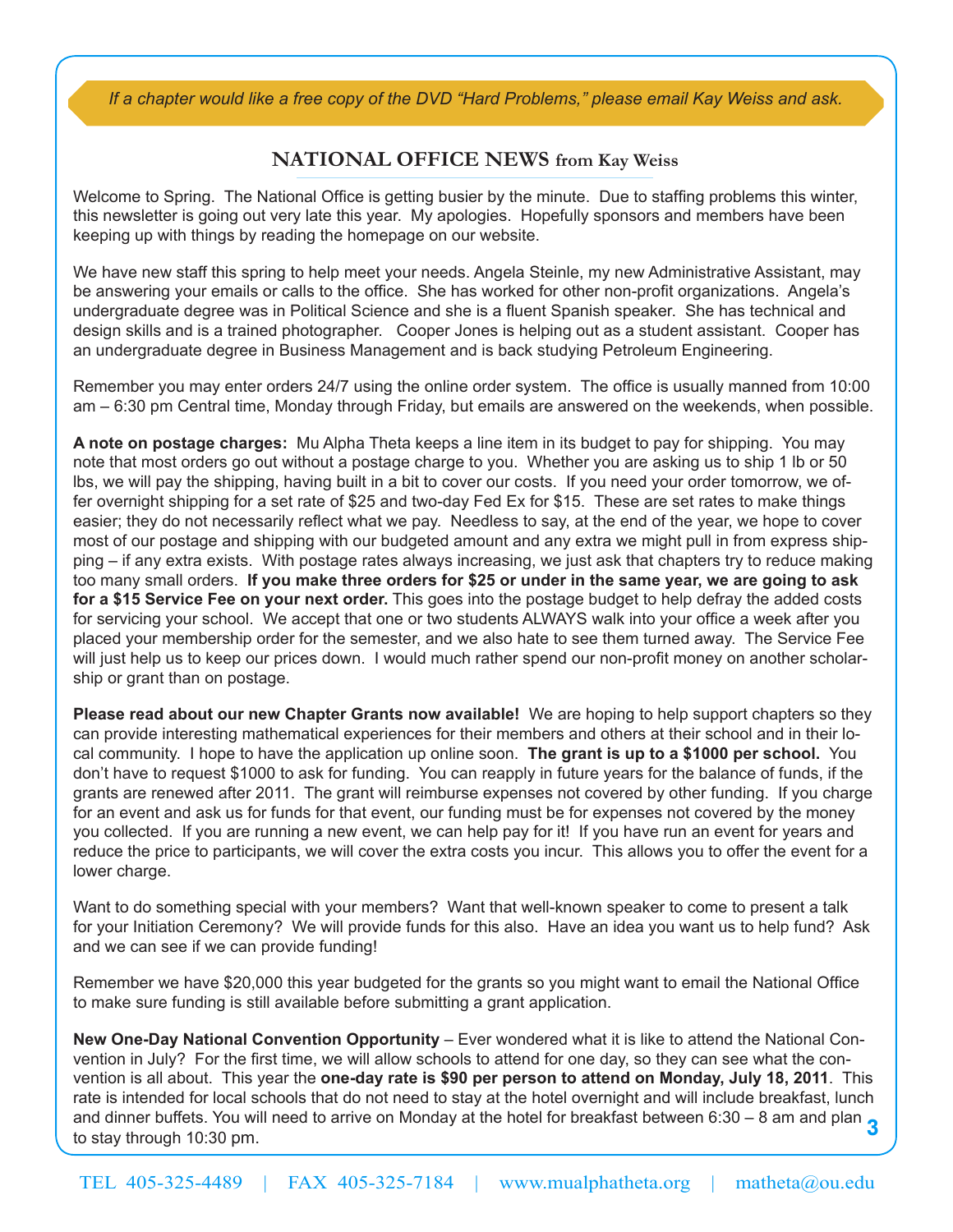## **NATIONAL OFFICE NEWS continued...**

Students will be eligible to compete in all individual competitions that day and win trophies. They will not be able to compete in Chalk Talk or Quizle but will be invited to return for free on Tuesday night for the award ceremony. (Monday's itinerary is available online under the National Convention's website link and also includes our Speaker Sessions and Scrapbook viewing.) The rate does not include rooms at the hotel overnight. The offer is also contingent on space being available in the testing hall to accommodate students. If we are maxed out with regular participants, we will not be able to offer the one-day pass. Those wishing to attend for the one-day rate should register their school online by May 15. Enter adults and students who will attend and what tests the students wish to take. Email your intention to me at matheta@ou.edu.

We will know on June 7 or before how many regular participants we have and whether or not room is available for your students. At that time, we will request a check for payment to be sent and we will order your meals. **There is no cost for the teacher or chaperone attending with students, one for each 15 in attendance.** Adults, however, may be asked to proctor exams, if their help is needed. The Governing Council hopes that Texas schools near Dallas will take advantage of this opportunity to attend!

We are always open to ideas, comments, and suggestions. Please feel free to contact me at any time. **We need each school to read the amended wording for our National Constitution and submit a vote by email either for or opposed to the new wording.** If you are interested in running for a National office, please contact me so I can explain your duties and the financial incentives for participating on the Governing Council. I hope to hear from many of you over the coming months!

### **National Convention Grants**

Mu Alpha Theta will award five \$2800 Convention Grants to the 2011 Dallas Convention. Each Grant will cover free registration for a sponsor and three students, who must not have graduated before the convention. The remaining funds may be used for additional student registration costs or to reimbursed travel expenses. To be eligible for a Grant, a Mu Alpha Theta chapter cannot have attended a National Convention in the past five years. No chapter that has previously been awarded a Grant may apply. The intent of the grant is to allow the teacher and students to see what our National Convention is all about. Only schools who have a math sponsor and three eligible students should apply.

To apply for a Grant, complete the Application, which consists of the names of the applicants and two paragraphs about the activities your Chapter has participated in during the past year. We also ask how attending the National Mu Alpha Theta Convention will benefit your Chapter. Email the application to matheta@ou.edu or snail mail to:

> *Mu Alpha Theta National Convention Grant University of Oklahoma 601 Elm Ave, Room 1102 Norman, OK 73019-3103*

Schools selected will be contacted before the end of April by phone and email. The only responsibility of the winners is to fill out a survey after the Convention regarding their experiences. Applying schools should be ready to submit enrollment information should they be selected. Winners of the grants are encouraged to bring more than three students. Additional attendees will be granted the early bird registration rate, as long as full payment for them is received by the May 15 deadline. So, get your application in soon!

## **Congratulations to our Award Winners!**

- 2011 High School *Andree Award* presented to **Rebekah Rose**, Lake Highlands High School in Dallas, TX
- 2011 College *Andree Award* presented to **Shelby Robinson**, University of Arkansas Former member at Cabot High School in Cabot, AR
- 2011 *Rubin Award* presented to **Thomas Jefferson High School**, Auburn, WA.

 *Math Presentation Contest:*

- **Rio LaVigne**, Stanton College Preparatory School: "Elliptic Curve Point Addition" http://www.youtube.com watch?v=XmygBPb7DPM \$1000 1st Place Prize
- **GaYoung Park**, Seoul International School: "Packaging Efficiency: Significance and Calculation of Maximum Volume of a Rectangular Box" \$600 2nd Place Prize
- **Salome Iremashvili, Archil Omanadze, and Irakli Saralidze**, Georgian-American High School: "New Solution Of Fibonacci's Problem" \$150 3rd Place Prize
- **Erik Weingarten**, University School of Nova Southeastern University: "Graphical Representation of Multinomial Expansion" \$100 4th Place Prize http://www.youtube.com/watch?v=33fqENzJHKk

#### *Actuarial Foundation Awards 2 Scholarships in the Project Math Minds Competition:*

- **Pushkar Aggarwal**, Poolesville High School, Poolesville, MD has won a \$5000 scholarship
- **Alex Sher**, John F. Kennedy High School, Bellmore, NY has won a \$4000 scholarship

#### **EARLIER 2012 CONVENTION DATES!**

National Convention 2012 will be held in Boston, MA from **JULY 8 - JULY 13**, housed at the Historic Boston Park Plaza Hotel - right off Boston Commons. Please note the earlier date of the convention. Deposits will be due by **March 15, rather than April 1**. Final payment will be due by **May 1, 2012**.

**4**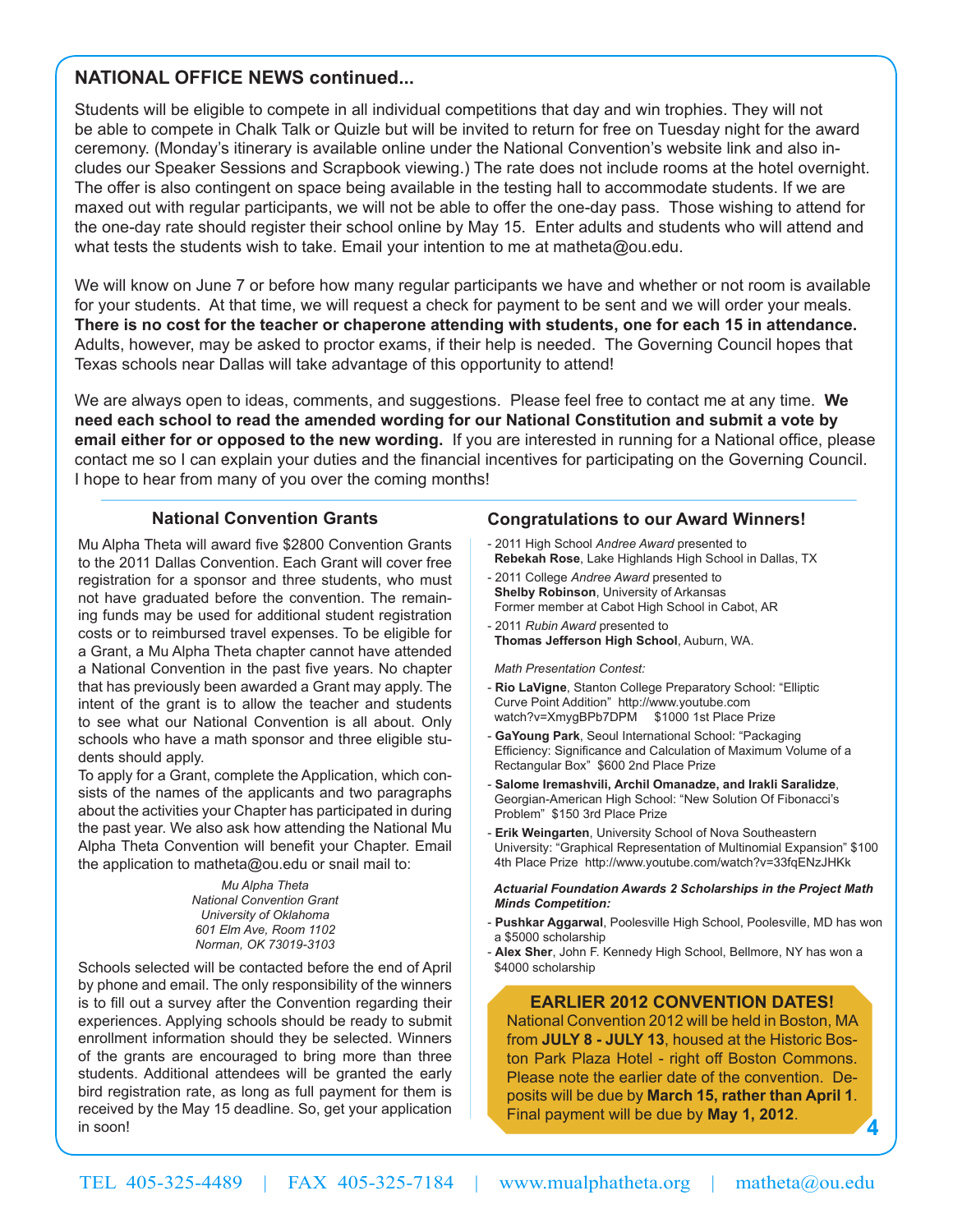# **SPONSORS**

The Mathematical Association of America, MAA, has an **introductory membership rate of only \$49** for high school and middle school mathematics teachers. With the membership come copies of MAA FOCUS and the Math Horizons magazine, automatic membership in regional sections, employment services, professional development opportunities, and discounts on books and national meetings. The annual MathFest will be in Lexington, KY from Aug.  $4 - 6$ , 2011 and includes numerous sessions applicable to secondary school teachers. After the first year of membership, the rate for continued membership is \$69 a year.

## **Planning to run a middle school math competition?**

The American Mathematics Competitions, AMC, has provided us 30 copies of a CD including all Junior High/Middle School contests, from the first AJHSME in 1985 through the name change in 2000 to AMC 8, up to 2007. Also included are all of the class worksheets developed for 1999-2007. The disc can be used as a source for exam and study questions. It will be provided free by request to matheta@ou.edu. This is a \$20 value.

## **Need activities for your meetings?**

This year's Log 1 Contest, RCML, and the Math Presentation Contest are just about complete. Your school can participate in these mathematics competitions right at your school. Make sure to watch for details about next year's contests so your students can participate! All are free to Mu Alpha Theta active chapters and prizes include certificates, plaques, trophies, cash awards, copies of Mathematica and TI graphing calculators.

*Thank you for all you do and for helping us to serve you better!!*

## **CONSTITUTIONAL CHANGE!**

Please vote on the following amendment to our National Constitution. The new wording is an attempt to clarify the term limits of those serving on our Governing Council. *Each active chapter gets one vote. Please email your vote to Kay Weiss at matheta@ou.edu by April 30, 2011.* 

New wording will be:

Nominations are subject to the following restrictions:

(1) No one shall serve more than one term as President.

(2) No limit shall be placed on the number of terms of the Secretary-Treasurer who resides at the institution where the National Office of Mu Alpha Theta is located.

(3) No elected council member, other than the Secretary-Treasurer, may serve more than eight consecutive years. (4) A sponsoring organization shall determine the term of its representative.

Old wording was:

(1) The President shall serve no more than one term.

(2) A Council member shall not serve more than two consecutive terms with the following exceptions:

a) A Council member who has served no more than one term in a position other than the Presidency can be elected to the Presidency. In this case he/she would serve eight years on the Council. b) No limit shall be placed on the number of terms of the Secretary-Treasurer residing at the institution at which the National Office of Mu Alpha Theta is located.

c) Sponsoring organizations shall determine the term of its representative.

**5**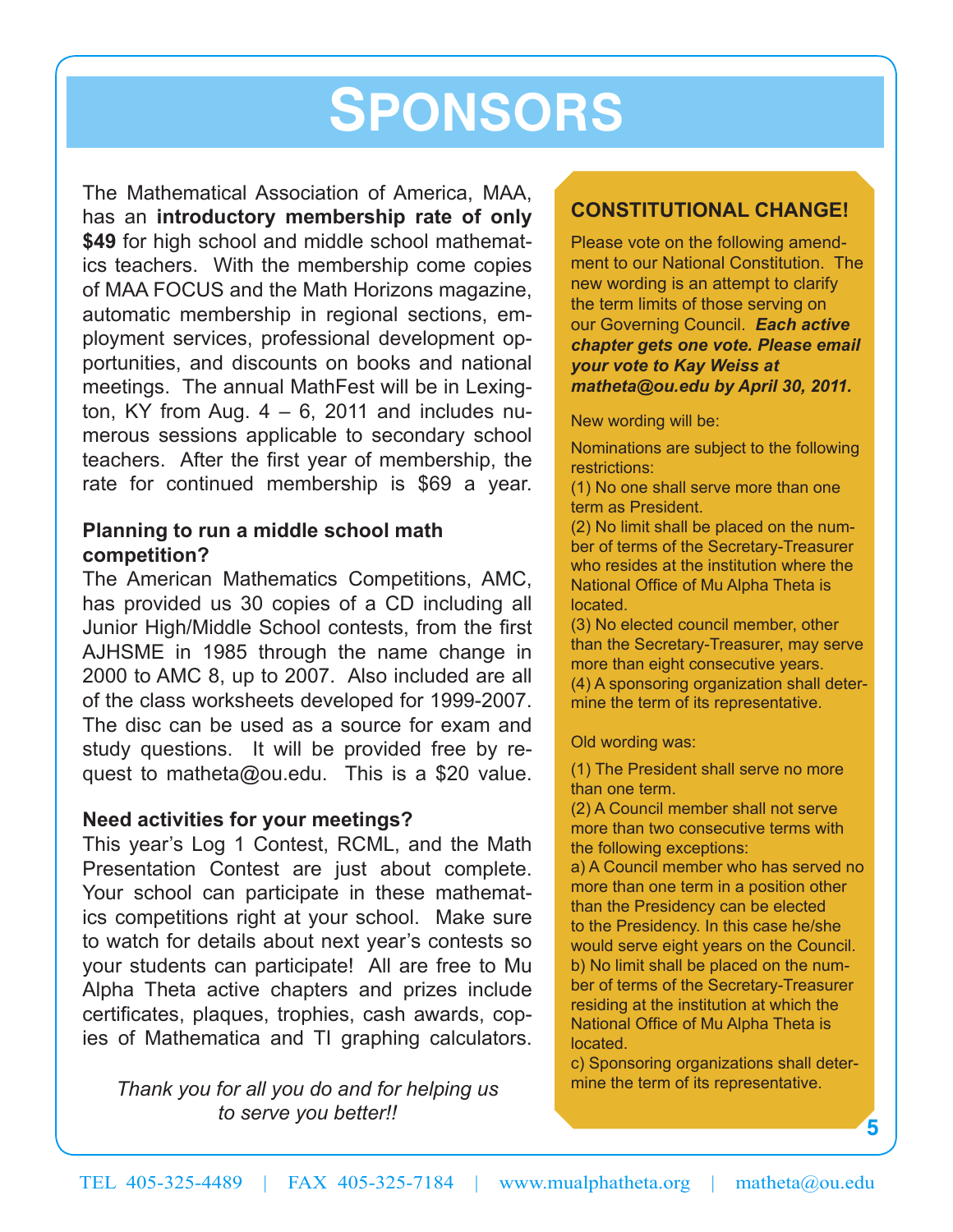## **New Chapter Grants**

The Governing Council of Mu Alpha Theta has voted to set aside \$20,000 in the 2011 budget to provide Chapter Grants. A grant will provide up to \$1000 to reimburse expenses. No chapter will be granted more than \$1000 over time, should the grant program be continued in future years, but a chapter may apply more than once, if they have not reached their \$1000 limit. Grants will be competitive and not all grant requests may be funded.

Grant funds may be used to support events that stimulate an interest in mathematics. A chapter might use funds to pay a speaker's honorarium to bring someone special to the school. Funds may be used by a chapter hosting a competition to purchase awards, pay for testing, food, etc. If the event is put on as a fund-raiser, however, the money will only be granted to offset a loss or to reduce participant costs. (Documentation of prior and current year charges would be required to show the decrease in expense to participants.) If this is your first year to host an event, we will provide support, should you have expenses not covered by other sources.

Funds may be used to support a club activity for its members where extra funding might be needed. The chapter would submit expected costs when requesting funding and submit receipts for the reimbursement. Grant money is not intended for use to send students to State, Regional, or National math competitions. Funds will be provided for other purposes, not mentioned here, depending on the rational for requested funds. Applications will soon be available online. See Awards > Chapter Grants on the top tab. The link will also be available from Teacher Resources.

#### **Need a fundraising idea?**

*"We hold a craft bazaar every November to raise money for our chapter of Mu Alpha Theta. We ask for donations from local businesses to raffle off and make and sell food as well."* 

> Mrs. Lindsay Kay Gryziec Hickory Ridge High School Harrisburg, NC

### **NEWS FROM A CHAPTER**

Marvin Q. Jones, Jr., sponsor of the James B. Dudley High School chapter in Greensboro, NC, wrote to tell us about some of their activities. These include: Black History Month Mathematics & Science Facts, Operation Stars & Soap (sending care packages to troops in Iraq), Operation Math Literacy, and Math Awareness Month (April 2011). They even did "The Human Race" on March 26, a race to promote education awareness, to buy books, and to provide donations to charitable organizations.

**6**

## **The American Regions Math League (ARML) Goes Local!**

ARML Local is a contest held every spring at high schools. These schools host one or more teams of six students from each participating school. The contest format is similar to the national ARML competition, with short-answer Team, Theme, Individual, and Relay Rounds. Local contests will run on the same weekend and results will be aggregated nationwide so teams can see how they compare to schools in other regions. The 2011 contest will be held on **Saturday, April 9th**. If you wish to host the contest at your school, you must contact Paul Dreyer at ARML.Local@gmail.com by **April 2nd**. The cost is \$30 per team, with the first team free if your school is hosting teams from other schools.

## **GOVERNING COUNCIL DECISIONS FROM THE JAN 2011 MEETING:**

- Approved an increase in the number of Mu Alpha Theta Scholarships. Up to nineteen \$4000 scholarships and one \$5000 Mary Rhein Memorial Scholarship are now available.
- Approved \$20,000 for the new Chapter Grants and \$20,000 for Summer Math/Research Grants for Full members.
- Approved funds to support up to five \$2800 Convention Grants for new schools to attend the National Convention.
- Approved \$780 for a transportation supplement to bring a Study Buddy award winning school to the National Convention. Study Buddy will provide a \$2500 Convention Grant using Motorola Foundation Grant funds.
- Approved the addition of a one-day rate of \$90 per person on Monday, July 18 for local schools to attend the National Convention, on a first-come, first-serve basis if space is available.